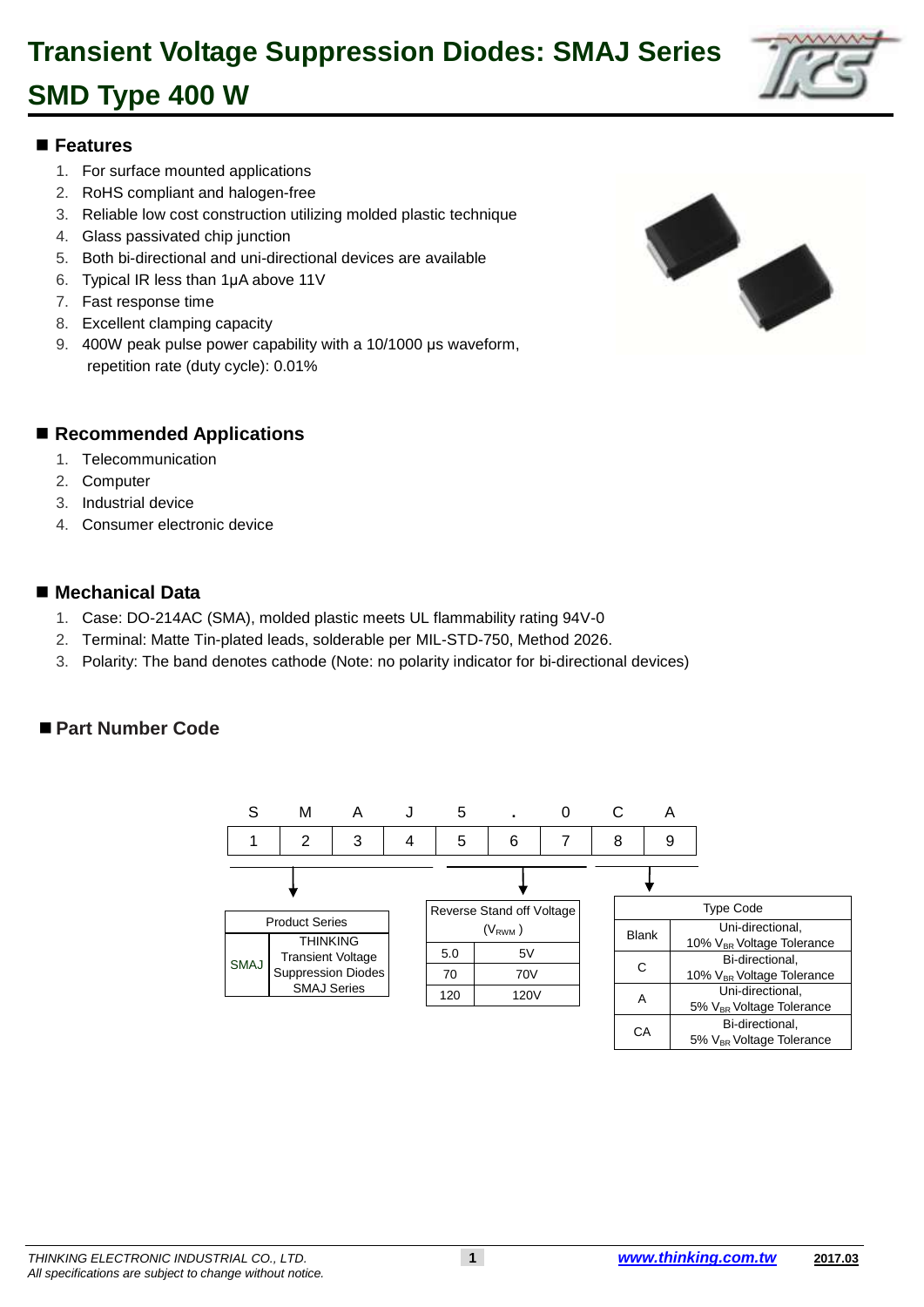

### 44 **Structures and Dimensions**

**SMA/DO-214AC**



|             |       | <b>Millimeters</b> | <b>Inches</b> |       |  |
|-------------|-------|--------------------|---------------|-------|--|
| <b>Item</b> | Min.  | Max.               | Min.          | Max.  |  |
| A           | 1.25  | 1.65               | 0.049         | 0.065 |  |
| В           | 3.99  | 4.60               | 0.157         | 0.181 |  |
| С           | 2.40  | 2.80               | 0.094         | 0.110 |  |
| D           | 1.90  | 2.30               | 0.074         | 0.090 |  |
| Е           | 0.76  | 1.52               | 0.030         | 0.060 |  |
| F           |       | 0.203              |               | 0.008 |  |
| G           | 4.80  | 5.28               | 0.188         | 0.208 |  |
| н           | 0.152 | 0.305              | 0.006         | 0.012 |  |
|             | 1.80  |                    | 0.070         |       |  |
| J/L         | 2.10  |                    | 0.082         |       |  |
| Κ           |       | 2.30               |               | 0.090 |  |

### 66 **Maximum Rating (TA=25**℃ **unless otherwise noted)**

| <b>Parameter</b>                                                                       | <b>Symbol</b>       | Value     | Unit |
|----------------------------------------------------------------------------------------|---------------------|-----------|------|
| Peak pulse power dissipation at TA=25 $\degree$ C by 10/1000µs waveform (Note1, Fig.1) | $P_{PPM}$           | 400       | W    |
| Peak pulse current of on 10/1000us waveform. (Note1, Fig.3)                            | <b>I</b> PPM        | See Table |      |
| Peak forward surge current, 8.3ms single half sine wave on rated load (Note 2)         | <b>IFSM</b>         | 40        | A    |
| Steady state power dissipation at $Ta=50^{\circ}$ (Fig.5).                             | $P_{M(AV)}$         | 3.3       | w    |
| Operating junction and storage temperature range                                       | $T_{J}$ , $T_{STG}$ | -55~+150  | °C   |

68 **Note: 1. Please refer to Fig. 3 for non-repetitive current pulse, and Fig. 2 for derated above T<sup>A</sup> = 25**℃

69 **2. 8.3ms single half sine-wave, or square wave that has a maximum of 4 pulses per minute.**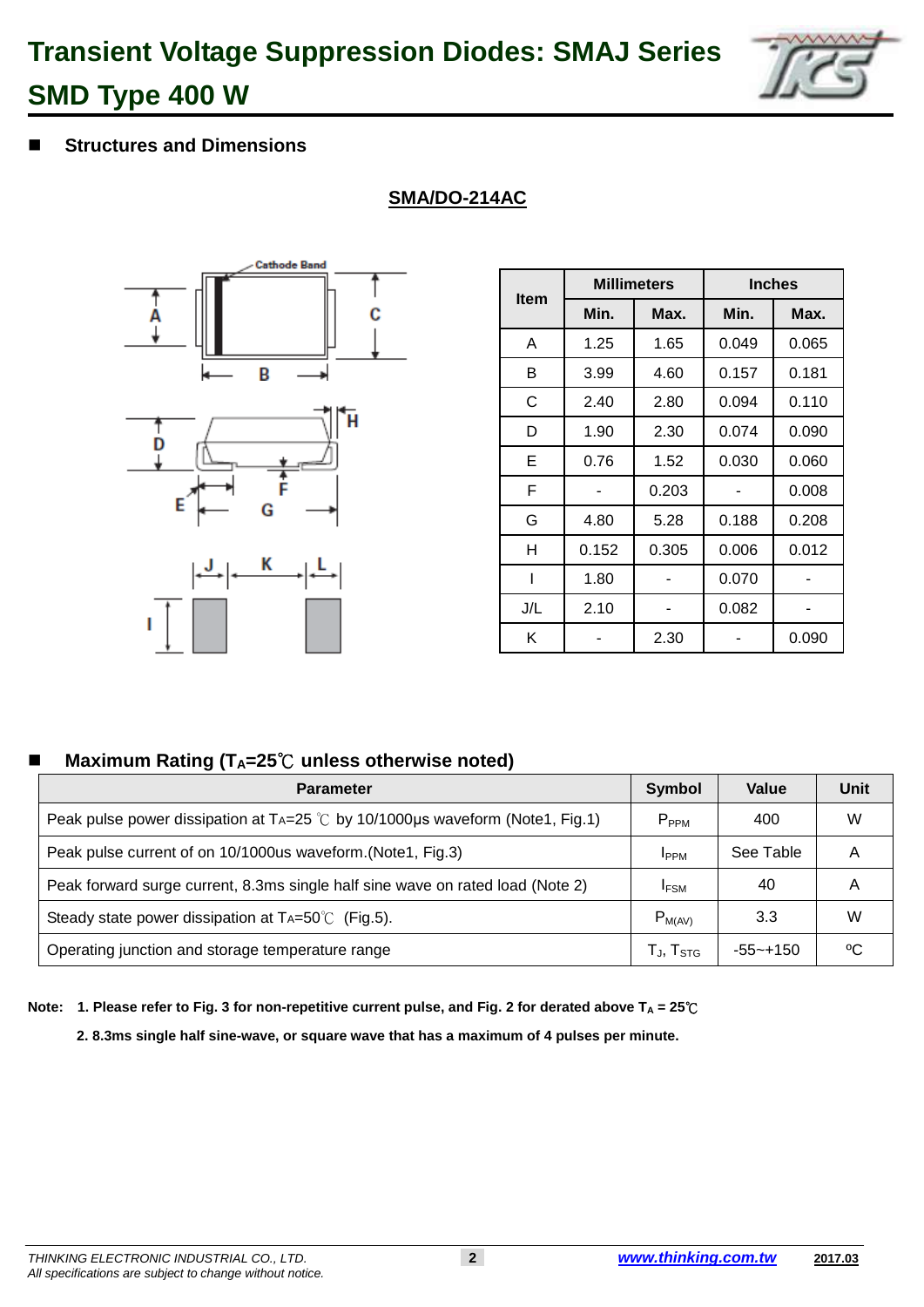

## 77 **Electrical Characteristics (TA=25**℃ **unless otherwise noted)**

| Part No.<br>(Uni) | Part No.<br>(Bi) | <b>Reverse</b><br><b>Stand off</b><br>Voltage | <b>Breakage</b><br>Voltage<br>$V_{BR}$ @ It |        | <b>Maximum</b><br><b>Test</b><br><b>Clamping</b><br><b>Current</b><br>Voltage<br>Vc @ lpp |       | <b>Maximum</b><br><b>Peak Pulse</b><br><b>Current</b> | <b>Maximum</b><br><b>Reverse</b><br>Leakage<br>IR @V <sub>RWM</sub> | <b>Marking</b><br>Code |           |
|-------------------|------------------|-----------------------------------------------|---------------------------------------------|--------|-------------------------------------------------------------------------------------------|-------|-------------------------------------------------------|---------------------------------------------------------------------|------------------------|-----------|
|                   |                  | $V_{RWM}$ (V)                                 | Min( $V$ )                                  | Max(V) | Ir(mA)                                                                                    | Vc(V) | Ipp(A)                                                | $I_R(\mu A)$                                                        | <b>UNI</b>             | BI        |
| SMAJ5.0A          | SMAJ5.0CA        | 5.0                                           | 6.40                                        | 7.00   | 10                                                                                        | 9.2   | 43.5                                                  | 800                                                                 | AE                     | <b>WE</b> |
| SMAJ6.0A          | SMAJ6.0CA        | 6.0                                           | 6.67                                        | 7.37   | 10                                                                                        | 10.3  | 38.8                                                  | 800                                                                 | AG                     | WG        |
| SMAJ6.5A          | SMAJ6.5CA        | 6.5                                           | 7.22                                        | 7.98   | 10                                                                                        | 11.2  | 35.7                                                  | 500                                                                 | AK                     | <b>WK</b> |
| SMAJ7.0A          | SMAJ7.0CA        | 7.0                                           | 7.78                                        | 8.60   | 10                                                                                        | 12.0  | 33.3                                                  | 200                                                                 | AM                     | <b>WM</b> |
| SMAJ7.5A          | SMAJ7.5CA        | 7.5                                           | 8.33                                        | 9.21   | $\mathbf{1}$                                                                              | 12.9  | 31.0                                                  | 100                                                                 | AP                     | <b>WP</b> |
| SMAJ8.0A          | SMAJ8.0CA        | 8.0                                           | 8.89                                        | 9.83   | $\mathbf{1}$                                                                              | 13.6  | 29.4                                                  | 50                                                                  | AR                     | <b>WR</b> |
| SMAJ8.5A          | SMAJ8.5CA        | 8.5                                           | 9.44                                        | 10.4   | $\mathbf{1}$                                                                              | 14.4  | 27.8                                                  | 20                                                                  | AT                     | WT        |
| SMAJ9.0A          | SMAJ9.0CA        | 9.0                                           | 10.0                                        | 11.1   | $\mathbf{1}$                                                                              | 15.4  | 26.0                                                  | 10                                                                  | AV                     | WV        |
| SMAJ10A           | SMAJ10CA         | 10                                            | 11.1                                        | 12.3   | $\mathbf{1}$                                                                              | 17.0  | 23.5                                                  | 5                                                                   | AX                     | <b>WX</b> |
| SMAJ11A           | SMAJ11CA         | 11                                            | 12.2                                        | 13.5   | $\mathbf{1}$                                                                              | 18.2  | 22.0                                                  | $\mathbf{1}$                                                        | AZ                     | WZ        |
| SMAJ12A           | SMAJ12CA         | 12                                            | 13.3                                        | 14.7   | $\mathbf{1}$                                                                              | 19.9  | 20.1                                                  | 1                                                                   | <b>BE</b>              | XE        |
| SMAJ13A           | SMAJ13CA         | 13                                            | 14.4                                        | 15.9   | $\mathbf{1}$                                                                              | 21.5  | 18.6                                                  | 1                                                                   | <b>BG</b>              | XG        |
| SMAJ14A           | SMAJ14CA         | 14                                            | 15.6                                        | 17.2   | $\mathbf{1}$                                                                              | 23.2  | 17.2                                                  | $\mathbf{1}$                                                        | BK                     | XK        |
| SMAJ15A           | SMAJ15CA         | 15                                            | 16.7                                        | 18.5   | $\mathbf{1}$                                                                              | 24.4  | 16.4                                                  | $\mathbf{1}$                                                        | <b>BM</b>              | XM        |
| SMAJ16A           | SMAJ16CA         | 16                                            | 17.8                                        | 19.7   | $\mathbf{1}$                                                                              | 26.0  | 15.4                                                  | $\mathbf{1}$                                                        | <b>BP</b>              | <b>XP</b> |
| SMAJ17A           | SMAJ17CA         | 17                                            | 18.9                                        | 20.9   | $\mathbf{1}$                                                                              | 27.6  | 14.5                                                  | $\mathbf{1}$                                                        | <b>BR</b>              | XR        |
| SMAJ18A           | SMAJ18CA         | 18                                            | 20.0                                        | 22.1   | 1                                                                                         | 29.2  | 13.7                                                  | 1                                                                   | BT                     | XT        |
| SMAJ20A           | SMAJ20CA         | 20                                            | 22.2                                        | 24.5   | $\mathbf{1}$                                                                              | 32.4  | 12.3                                                  | $\mathbf{1}$                                                        | BV                     | XV        |
| SMAJ22A           | SMAJ22CA         | 22                                            | 24.4                                        | 26.9   | $\mathbf{1}$                                                                              | 35.5  | 11.3                                                  | 1                                                                   | BX                     | XX        |
| SMAJ24A           | SMAJ24CA         | 24                                            | 26.7                                        | 29.5   | 1                                                                                         | 38.9  | 10.3                                                  | 1                                                                   | <b>BZ</b>              | XZ        |
| SMAJ26A           | SMAJ26CA         | 26                                            | 28.9                                        | 31.9   | 1                                                                                         | 42.1  | 9.5                                                   | 1                                                                   | CE                     | YE        |
| SMAJ28A           | SMAJ28CA         | 28                                            | 31.1                                        | 34.4   | $\mathbf{1}$                                                                              | 45.4  | 8.8                                                   | $\mathbf{1}$                                                        | CG                     | YG        |
| SMAJ30A           | SMAJ30CA         | 30                                            | 33.3                                        | 36.8   | $\mathbf{1}$                                                                              | 48.4  | 8.3                                                   | $\mathbf{1}$                                                        | <b>CK</b>              | YK        |
| SMAJ33A           | SMAJ33CA         | 33                                            | 36.7                                        | 40.6   | $\mathbf{1}$                                                                              | 53.3  | 7.5                                                   | $\mathbf{1}$                                                        | <b>CM</b>              | YM        |
| SMAJ36A           | SMAJ36CA         | 36                                            | 40.0                                        | 44.2   | $\mathbf{1}$                                                                              | 58.1  | 6.9                                                   | $\mathbf{1}$                                                        | CP                     | YP        |
| SMAJ40A           | SMAJ40CA         | 40                                            | 44.4                                        | 49.1   | $\mathbf{1}$                                                                              | 64.5  | 6.2                                                   | $\mathbf{1}$                                                        | <b>CR</b>              | <b>YR</b> |
| SMAJ43A           | SMAJ43CA         | 43                                            | 47.8                                        | 52.8   | $\mathbf{1}$                                                                              | 69.4  | 5.8                                                   | $\mathbf{1}$                                                        | CT                     | YT        |
| SMAJ45A           | SMAJ45CA         | 45                                            | 50.0                                        | 55.3   | $\mathbf{1}$                                                                              | 72.7  | 5.5                                                   | $\mathbf{1}$                                                        | CV                     | YV        |
| SMAJ48A           | SMAJ48CA         | 48                                            | 53.3                                        | 58.9   | 1                                                                                         | 77.4  | 5.2                                                   | $\mathbf{1}$                                                        | СX                     | YX        |

Note: For bidirectional type having V<sub>RWM</sub> of 10 volts and under, the I<sub>R</sub> limit is doubled.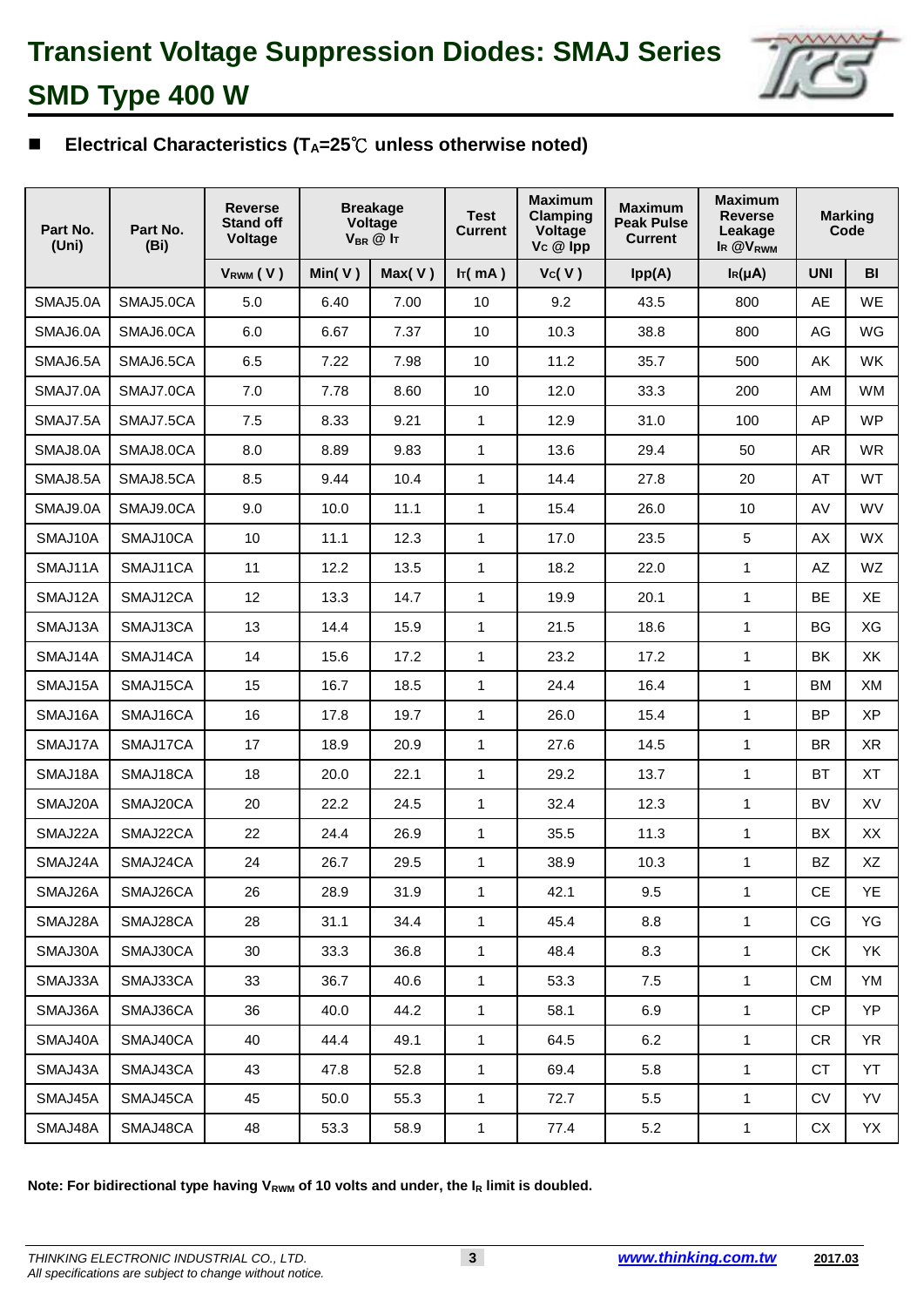

## 82 **Electrical Characteristics (TA=25**℃ **unless otherwise noted)**

| Part No.<br>(Uni) | Part No.<br>(Bi) | <b>Breakage</b><br><b>Reverse</b><br><b>Stand off</b><br>Voltage<br>$V_{BR}$ @ IT<br>Voltage |        |        | <b>Test</b><br><b>Current</b> |       | <b>Maximum</b><br><b>Peak Pulse</b><br><b>Current</b> | <b>Maximum</b><br><b>Reverse</b><br>Leakage<br>IR @V <sub>RWM</sub> | <b>Marking</b><br>Code |           |
|-------------------|------------------|----------------------------------------------------------------------------------------------|--------|--------|-------------------------------|-------|-------------------------------------------------------|---------------------------------------------------------------------|------------------------|-----------|
|                   |                  | $V_{RWM}$ (V)                                                                                | Min(V) | Max(V) | Ir(mA)                        | Vc(V) | Ipp(A)                                                | $I_R(\mu A)$                                                        | <b>UNI</b>             | <b>BI</b> |
| SMAJ51A           | SMAJ51CA         | 51                                                                                           | 56.7   | 62.7   | 1                             | 82.4  | 4.9                                                   | 1                                                                   | CZ                     | YZ        |
| SMAJ54A           | SMAJ54CA         | 54                                                                                           | 60.0   | 66.3   | 1                             | 87.1  | 4.6                                                   | 1                                                                   | <b>RE</b>              | <b>ZE</b> |
| SMAJ58A           | SMAJ58CA         | 58                                                                                           | 64.4   | 71.2   | 1                             | 93.6  | 4.3                                                   | 1                                                                   | <b>RG</b>              | ZG        |
| SMAJ60A           | SMAJ60CA         | 60                                                                                           | 66.7   | 73.7   | 1                             | 96.8  | 4.1                                                   | 1                                                                   | <b>RK</b>              | ZK        |
| SMAJ64A           | SMAJ64CA         | 64                                                                                           | 71.1   | 78.6   | 1                             | 103   | 3.9                                                   | 1                                                                   | <b>RM</b>              | ZM        |
| SMAJ70A           | SMAJ70CA         | 70                                                                                           | 77.8   | 86.0   | 1                             | 113   | 3.5                                                   | $\mathbf{1}$                                                        | <b>RP</b>              | <b>ZP</b> |
| SMAJ75A           | SMAJ75CA         | 75                                                                                           | 83.3   | 92.1   | $\mathbf{1}$                  | 121   | 3.3                                                   | 1                                                                   | <b>RR</b>              | ZR        |
| SMAJ78A           | SMAJ78CA         | 78                                                                                           | 86.7   | 95.8   | 1                             | 126   | 3.2                                                   | 1                                                                   | <b>RT</b>              | <b>ZT</b> |
| SMAJ85A           | SMAJ85CA         | 85                                                                                           | 94.4   | 104    | 1                             | 137   | 2.9                                                   | 1                                                                   | <b>RV</b>              | ZV        |
| SMAJ90A           | SMAJ90CA         | 90                                                                                           | 100    | 111    | 1                             | 146   | 2.7                                                   | 1                                                                   | <b>RX</b>              | <b>ZX</b> |
| SMAJ100A          | SMAJ100CA        | 100                                                                                          | 111    | 123    | 1                             | 162   | 2.5                                                   | 1                                                                   | <b>RZ</b>              | ZZ        |
| SMAJ110A          | SMAJ110CA        | 110                                                                                          | 122    | 135    | $\mathbf{1}$                  | 177   | 2.3                                                   | 1                                                                   | <b>SE</b>              | VE        |
| SMAJ120A          | SMAJ120CA        | 120                                                                                          | 133    | 147    | 1                             | 193   | 2.1                                                   | 1                                                                   | SG                     | VG        |
| SMAJ130A          | SMAJ130CA        | 130                                                                                          | 144    | 159    | 1                             | 209   | 1.9                                                   | 1                                                                   | SK                     | <b>VK</b> |
| SMAJ150A          | SMAJ150CA        | 150                                                                                          | 167    | 185    | 1                             | 243   | 1.6                                                   | 1                                                                   | <b>SM</b>              | <b>VM</b> |
| SMAJ160A          | SMAJ160CA        | 160                                                                                          | 178    | 197    | 1                             | 259   | 1.5                                                   | 1                                                                   | <b>SP</b>              | <b>VP</b> |
| SMAJ170A          | SMAJ170CA        | 170                                                                                          | 189    | 209    | 1                             | 275   | 1.5                                                   | 1                                                                   | <b>SR</b>              | <b>VR</b> |
| SMAJ180A          | SMAJ180CA        | 180                                                                                          | 201    | 222    | 1                             | 292   | 1.4                                                   | $\mathbf{1}$                                                        | <b>ST</b>              | VT        |
| SMAJ190A          | SMAJ190CA        | 190                                                                                          | 209    | 243    | 1                             | 308   | 1.3                                                   | 1                                                                   | SV                     | <b>VV</b> |
| SMAJ200A          | SMAJ200CA        | 200                                                                                          | 224    | 247    | 1                             | 324   | 1.2                                                   | 1                                                                   | SW                     | <b>VW</b> |
| SMAJ220A          | SMAJ220CA        | 220                                                                                          | 246    | 272    | 1                             | 356   | 1.1                                                   | 1                                                                   | SX                     | VX        |
| SMAJ250A          | SMAJ250CA        | 250                                                                                          | 279    | 309    | 1                             | 405   | 1.0                                                   | 1                                                                   | SZ                     | VZ        |
| SMAJ300A          | SMAJ300CA        | 300                                                                                          | 335    | 371    | $\mathbf{1}$                  | 486   | 0.8                                                   | $\mathbf{1}$                                                        | DE                     | HE.       |
| SMAJ350A          | SMAJ350CA        | 350                                                                                          | 391    | 432    | $\mathbf{1}$                  | 567   | 0.7                                                   | $\mathbf{1}$                                                        | DG                     | HG        |
| SMAJ400A          | SMAJ400CA        | 400                                                                                          | 447    | 494    | 1                             | 648   | 0.6                                                   | $\mathbf{1}$                                                        | DK                     | HK        |
| SMAJ440A          | SMAJ440CA        | 440                                                                                          | 492    | 543    | 1                             | 713   | $0.6\,$                                               | $\mathbf{1}$                                                        | DM                     | HM        |

Note: For bidirectional type having V<sub>RWM</sub> of 10 volts and under, the I<sub>R</sub> limit is doubled.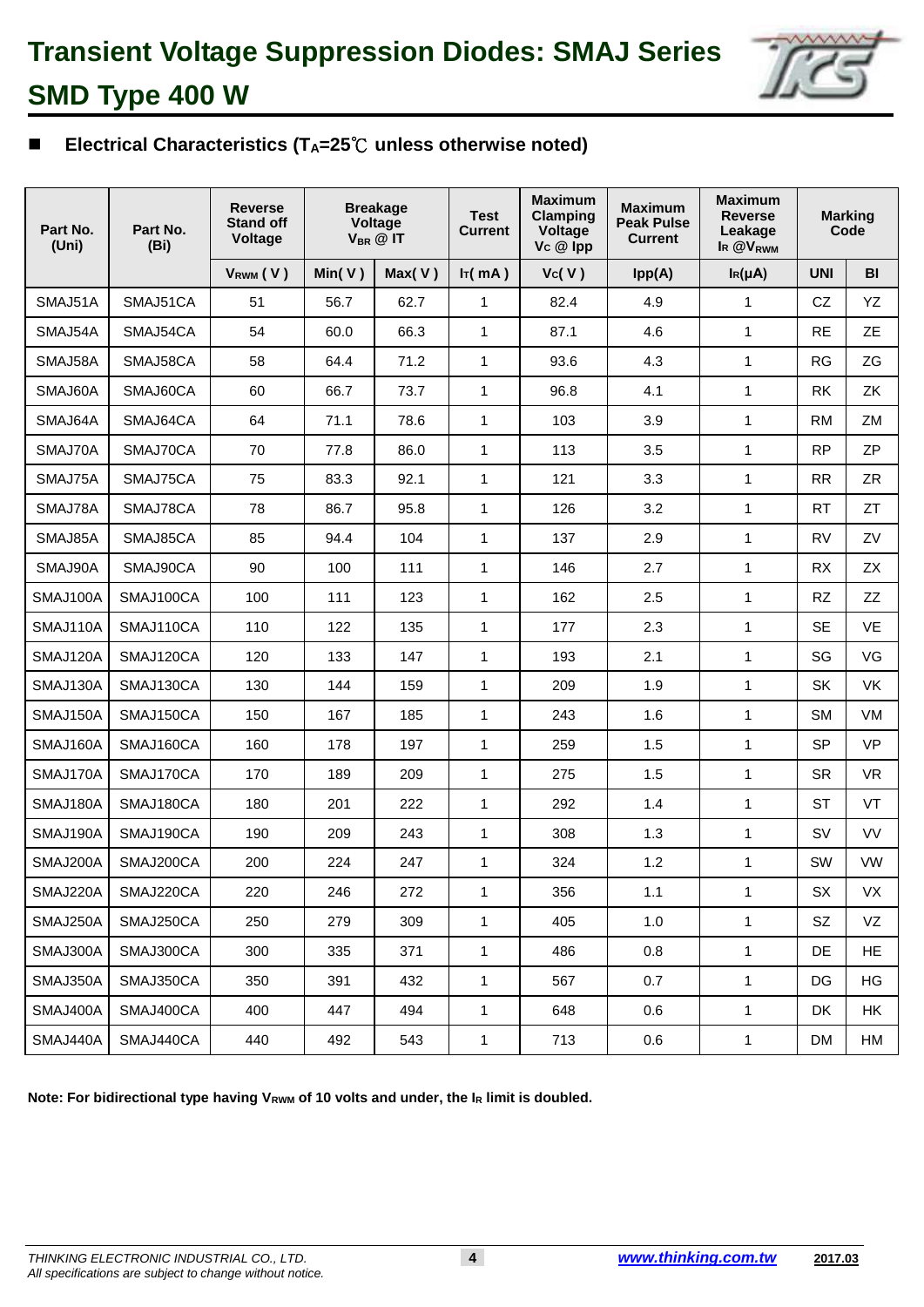

### ■ Rate and Characteristic Curve (T<sub>A</sub>=25<sup>°</sup>C unless otherwise noted)



#### FIG.3 - PULSE WAVEFORM





#### FIG.4 - TYPICAL JUNCTION CAPACITANCE



FIG.5 - STEADY STATE POWER **DERATING CURVE** 



IPPM, PEAK PULSE CURRENT.(%) IRSM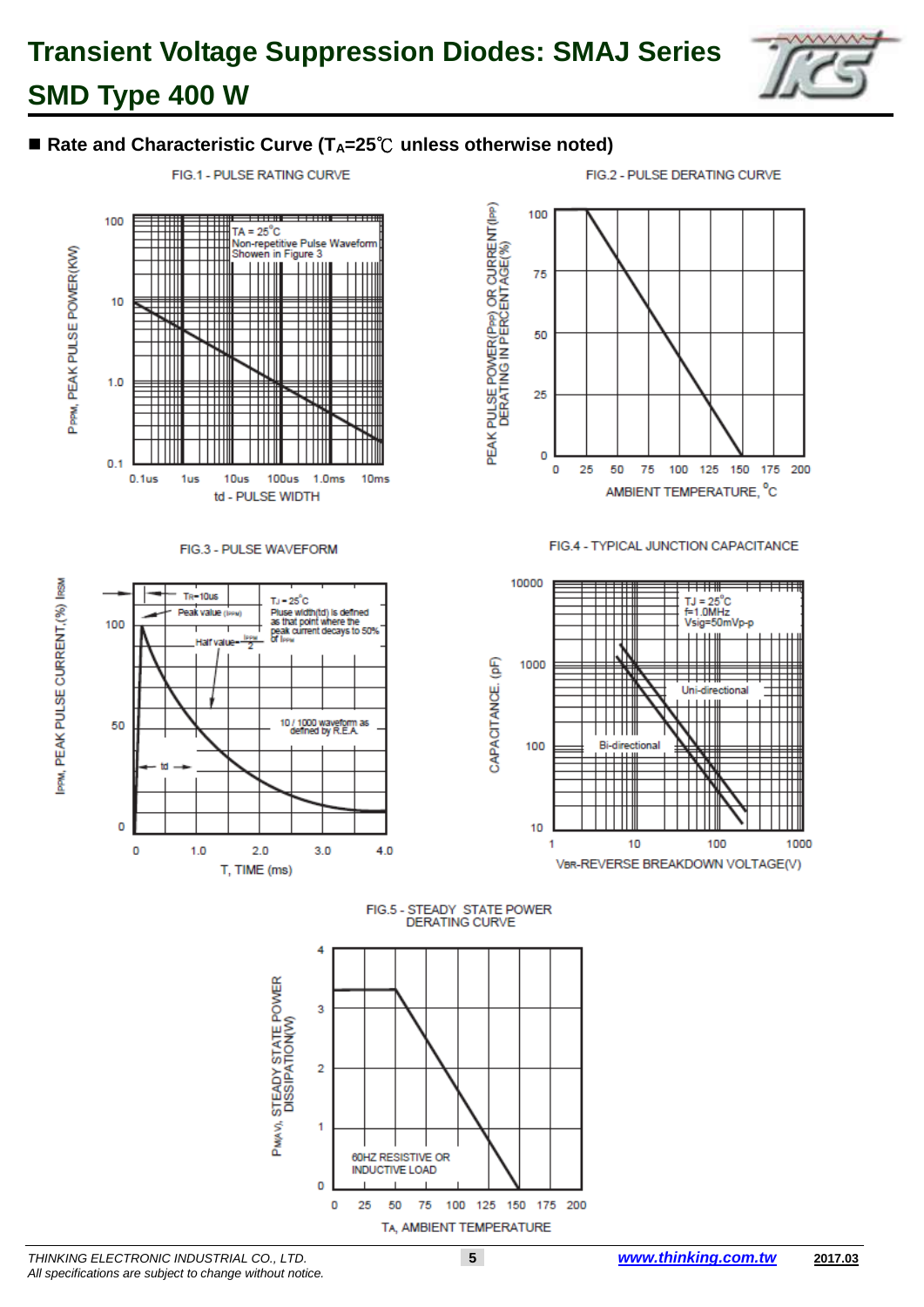

# ■ Soldering Recommendation



| <b>Reflow Condition</b>                                | Lead-free assembly |  |  |
|--------------------------------------------------------|--------------------|--|--|
| Preheat                                                |                    |  |  |
| -Temperature Min(Ts min)                               | 150°C              |  |  |
| -Temperature Min(Ts max)                               | $200^{\circ}$ C    |  |  |
| -Time (min to max) (ts)                                | $60 - 180$ seconds |  |  |
| Average ramp up rate                                   |                    |  |  |
| -Temperature Liquidus (TL) to peak                     | 3°C/second max     |  |  |
| $Ts(max)$ to $T_L$                                     |                    |  |  |
| -Ramp-up Rate                                          | 3°C/second max.    |  |  |
| Reflow                                                 |                    |  |  |
| -Temperature Liquidus (TL)                             | $217^{\circ}$ C    |  |  |
| -Time $(t_L)$                                          | $60 - 150$ seconds |  |  |
| Peak Temperature (TP)                                  | 260°C              |  |  |
| Time within $5^{\circ}$ of actual peak Temperature(tp) | $20 - 40$ seconds  |  |  |
| Ramp-down Rate                                         | 6°C/second max.    |  |  |
| Time 25℃ to peak Temperature(TP)                       | 8 minutes max.     |  |  |
| Do not exceed                                          | 260°C              |  |  |